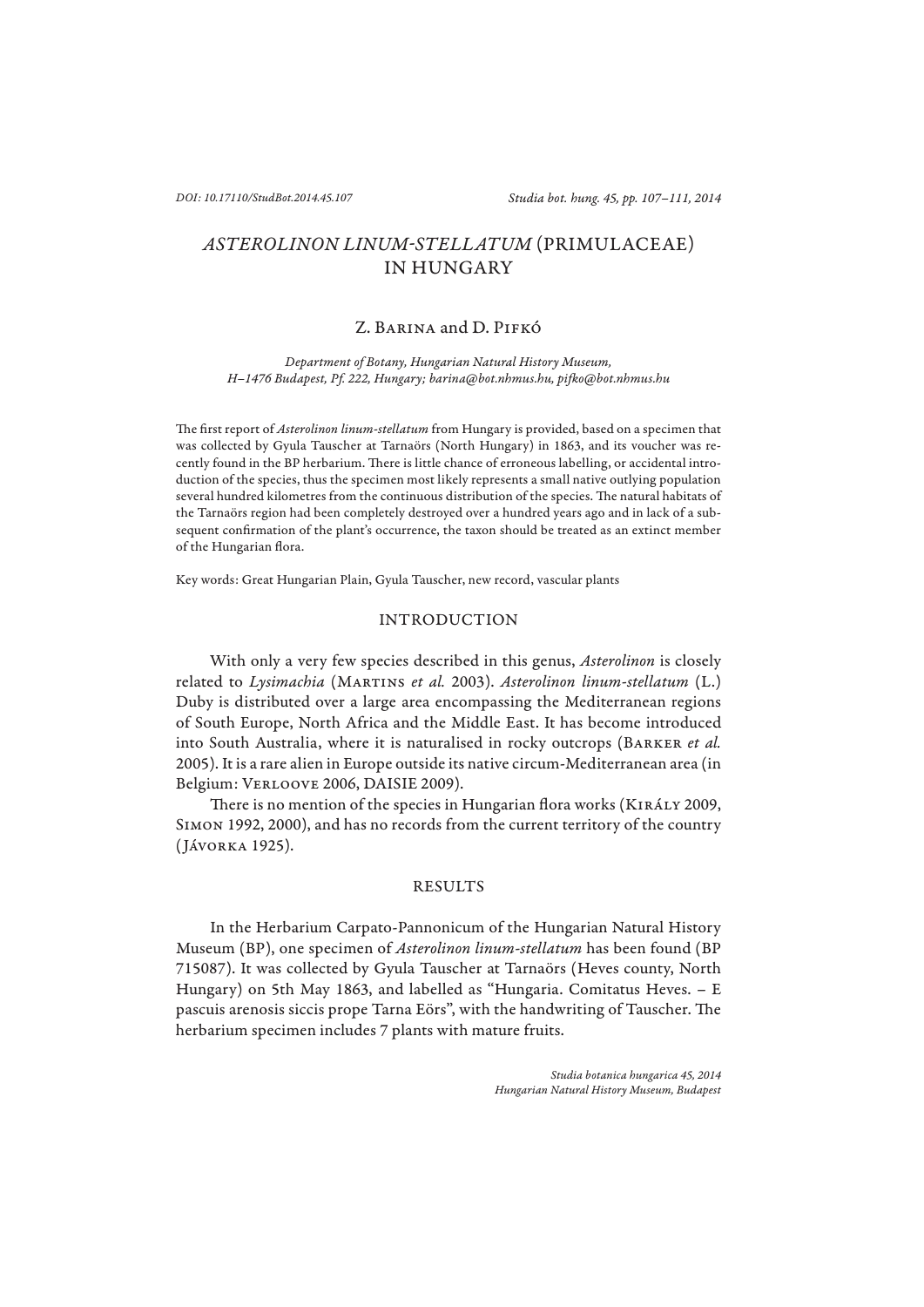The specimen was correctly determined by Tauscher, but was never published (similarly to most of his records). Tauscher, one of the greatest collectors in Hungary, worked in Tarnaörs as a physician in 1863 and 1864 (Barna 2006). At that time Tarnaörs was located near the main transport route of the region, and there was an estate of the Orczy family with a large pheasant hunting area (Schmotzer 2014) (Fig. 1).

## DISCUSSION

Tauscher collected a number of rare, and currently missing, taxa from the surroundings of the village (SCHMOTZER 2014), one of these could be *Asterolinon*. Previously, he was within the known range of *Asterolinon linum-stellatum* only when he had to be in service during the Second Italian War of Independence in 1859. According to his biography, he had no later possibility to collect this plant in the Mediterranean; however, he received a number of herbarium specimens as exchange from contemporary botanists (Barna 2006).

The occurrence of *Asterolinon linum-stellatum* in Hungary is vouchered only with a single herbarium specimen, collected by Gyula Tauscher at Tarnaörs (N Hungary) in 1863. The locality is far from the continuous range of distribution of the species (the nearest known localities are in Croatia, from *ca* 500 km of Tarnaörs), and has quite different climate (mainly continental, instead of Mediterranean). As there are no additional records of the species from the region or even from Hungary, the reliability of the record may raise questions of verification.

Tauscher had tens of thousands of herbarium specimens received in exchange (BARNA 2006); however, this period occurred after he moved from Tarnaörs. The origin of *Asterolinon* from exchange material and its mislabelling to Tarnaörs is conceivable only if he had labelled the specimen (much) later, when he already had samples of *Asterolinon* from exchange. Yet no other specimens of *Asterolinon* can be found in the material of Tauscher at our BP Herbarium Carpato-Pannonicum. Since Tauscher was a qualified botanist and a precise collector, thus it is highly improbable that he mixed up an exchange specimen with one that was collected in Tarnaörs by him. Tauscher, as an eminent botanist, had contributed a number of significant records, perhaps the most interesting of them being *Nepeta parvifl ora* M. Bieb. in Mezőföld (Central Hungary); however, this record, and even the occurrence of the species, was left out from the Hungarian flora until a recent confirmation by LENDVAI (1993). On the contrary, it should be noted that there is a databased record of *Seseli leucospermum* W. et K. from Tarnaörs by Tauscher (BP 226793), which is surely erroneous as the plant is endemic to the dolomite regions of North-Central Hungary and could have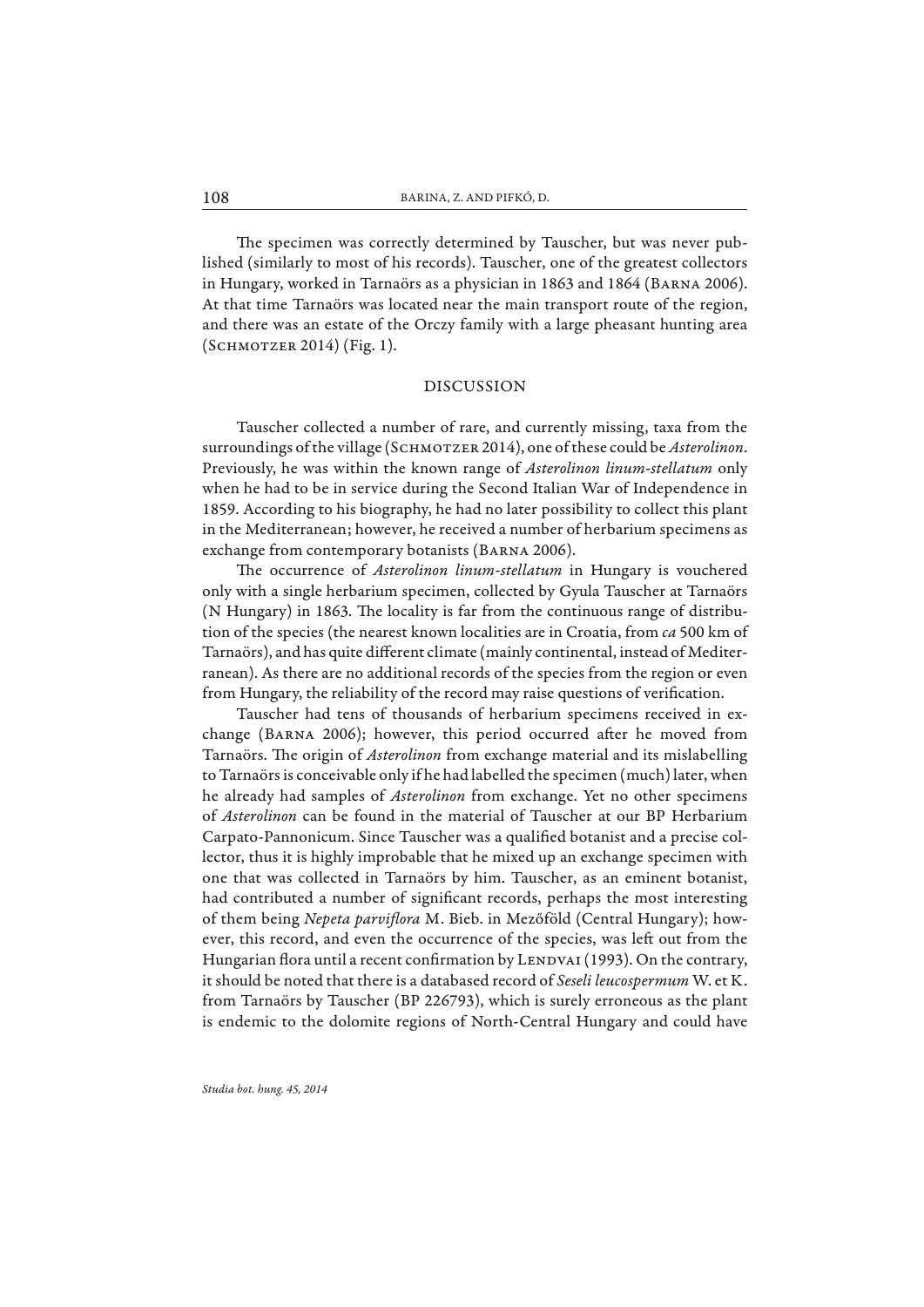

**Fig. 1.** Voucher specimen of *Asterolinon linum-stellatum* (L.) Duby, collected by Gyula Tauscher in Tarnaörs, Hungary (BP 715087) (photo: Balázs Pintér).

*Studia bot. hung. 45, 2014*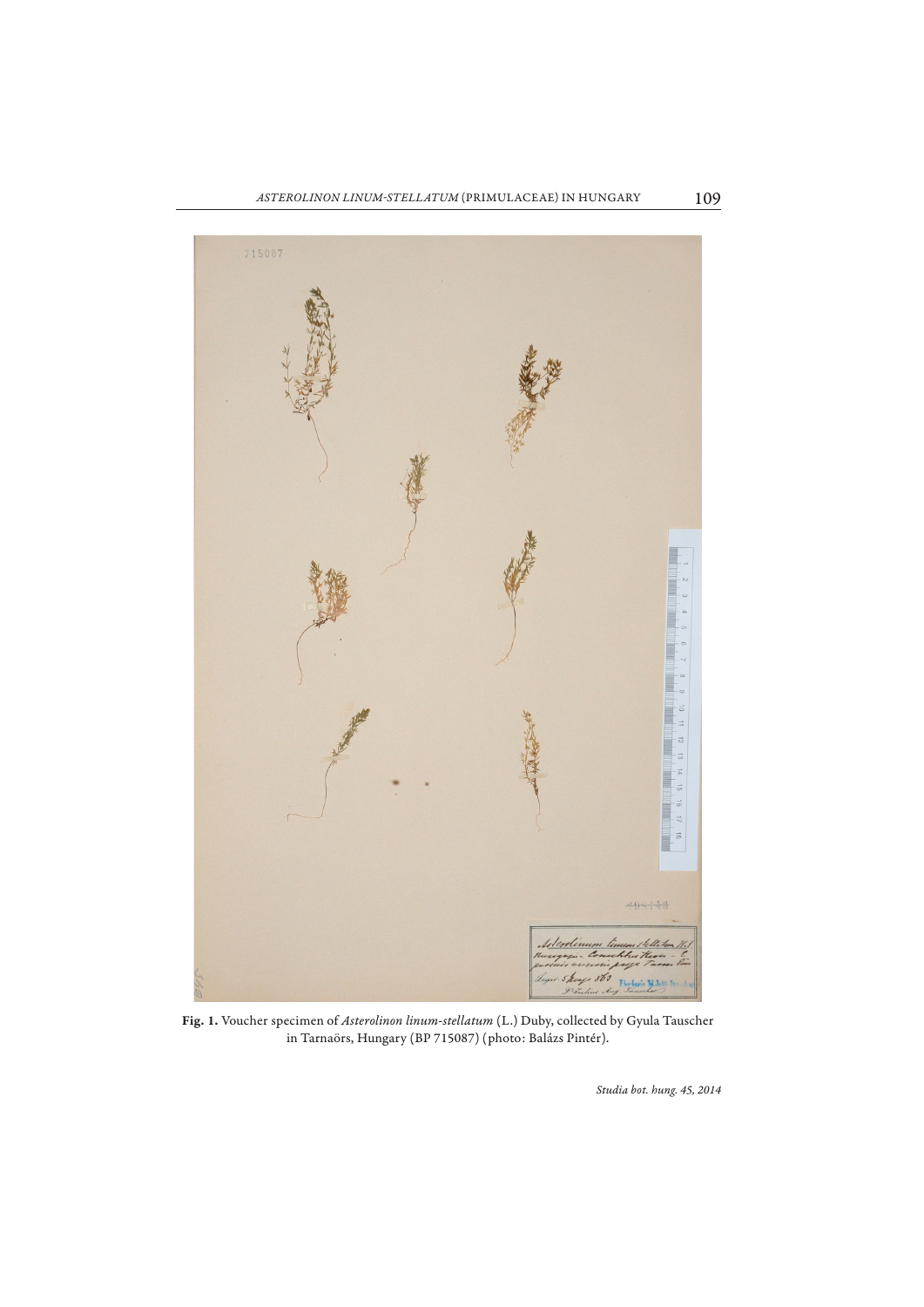never occurred in the Great Hungarian Plain, well outside its spontaneous area and without any suitable bedrock outcrop (Kun 1998).

The sandy areas around Tarnaörs could have habitats similar to those of *Asterolinon linum-stellatum* along the Adriatic coast. It is not without a precedent, that some species of the Mediterranean coastal sand dunes appear also in the sandy areas of the Great Hungarian Plain (e.g. *Alkanna tinctoria*) showing a large gap in their distribution. All naturally sandy habitats in the Tarnaörs region were unfortunately destroyed at around the beginning of the 20th century, thus a number of notable species collected there previously by Tauscher were also wiped out, such as *Fritillaria meleagris* L., *Polygala major* Jacq., *Astragalus dasyanthus* Pall., *Plantago maxima* Juss. ex Jacq. None of these have later confirmations (Schmotzer 2014) or even previous reports, similarly to *Asterolinon linum-stellatum*.

Accidental introductions of plants, i.e. via transport or other "attached introduction", in the middle of the 19th century in Hungary were far more limited than in recent times. Thus the spontaneous occurrence of *Asterolinon linumstellatum* at Tarnaörs may be safely assumed. This could be similar to the spontaneous presence of *Ophrys bertolonii* Moretti, another Mediterranean species, recently showed in the Great Hungarian Plain (Molnár *et al.* 2011).

Consequently, *Asterolinon linum-stellatum* seems to be a "justified" member of the Hungarian flora, and there are no serious reasons to discredit the reliability of the herbarium voucher. Since around Tarnaörs could have been similar habitats where the species could naturally occur, and that the accidental introduction of plant species' was a rare event at the middle of the 19th century, the possible (human-induced) introduction of the species is unlikely. However, we can speculate on that *Asterolinon linum-stellatum* was not a permanent member of the Hungarian flora, but appeared only temporarily under suitable environmental conditions. As the naturally sandy habitats were all destroyed in the region, and the occurrence of *Asterolinon linum-stellatum* from the same region (and generally, from Hungary) has not been confirmed to date, the plant should be treated as extinct from Hungary.

*Acknowledgement* – We would like to thank András Schmotzer for his valuable comments on the manuscript.

\*\*\*

#### REFERENCES

Barker, B., Barker, R., Jessop, J. and Vonow, H. (2005): *Census of South Australian vascular plants*. – Botanic Gardens of Adelaide & State Herbarium, Adelaide, 397 pp.

*Studia bot. hung. 45, 2014*